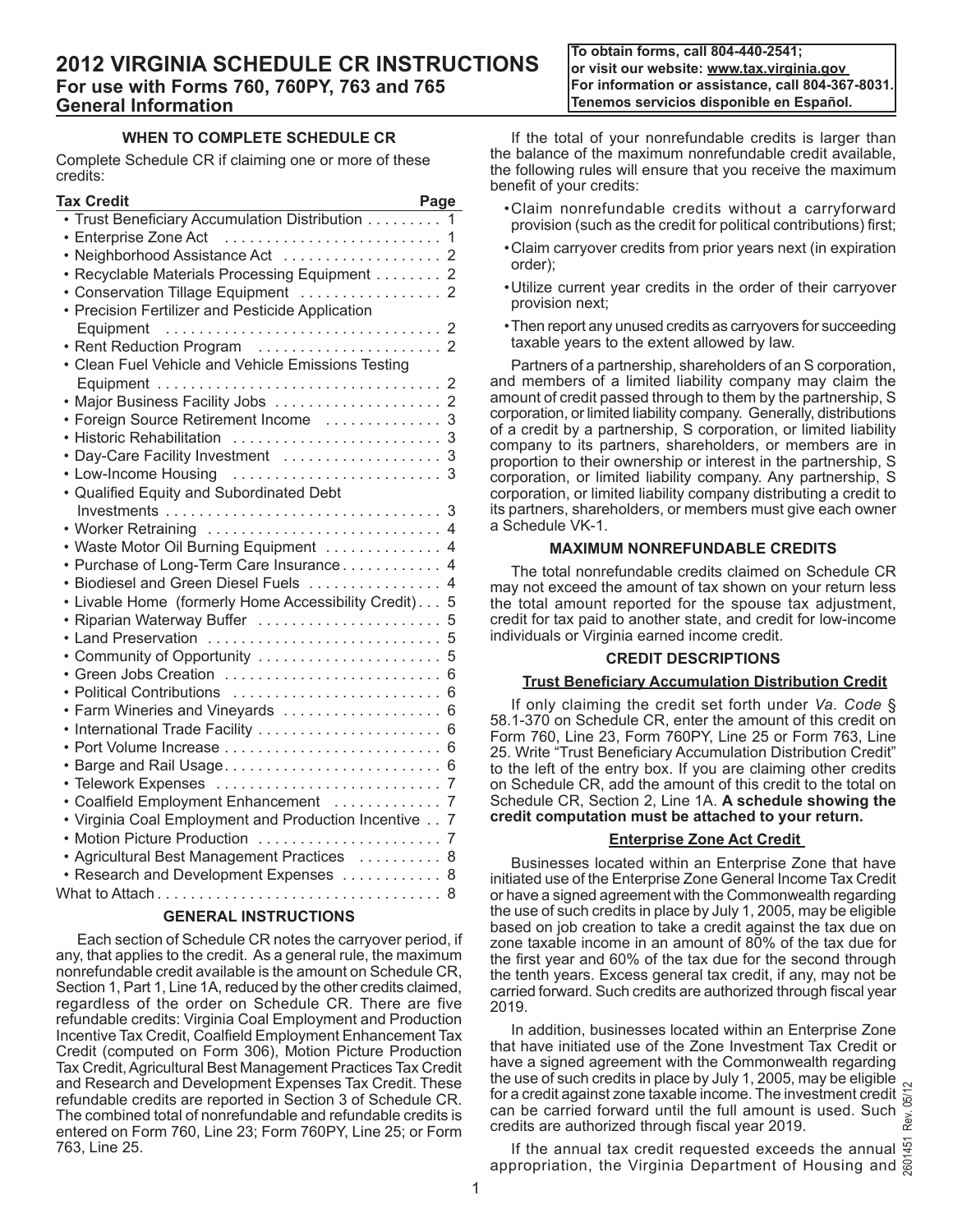Community Development will issue a proportionate amount to each qualified business firm requesting the credits. Complete Form 301 and attach to Schedule CR to claim this credit.

 For qualification forms and additional information, contact: **Virginia Department of Housing and Community Development, Office of Community Revitalization & Development, Main Street Centre, 600 East Main Street, Suite 300, Richmond, VA 23219**, or call **804-371-7121**.

# **Neighborhood Assistance Act Tax Credit**

The Virginia Neighborhood Assistance Act provides tax credits to businesses that donate money, property, limited professional services and contracting services directly to preapproved Neighborhood Assistance Program organizations whose primary function is to benefit low income families, including but not limited to scholarships for K through 12 students attending nonpublic schools. Individuals may receive a credit for a donation of cash or marketable securities to an eligible organization. Licensed veterinarians, physicians, dentists, nurses, nurse practitioners, physician assistants, chiropractors, optometrists, dental hygienists, pharmacists, professional counselors, clinical social workers, clinical psychologists, marriage and family therapists, and physical therapists who donate their services for an approved clinic may also be eligible for credits. Excess donor credit, if applicable, may be carried forward for the next five taxable years. The amount of credit attributable to a partnership or S corporation shall be allocated to the partners and shareholders in proportion to their ownership or interest in the partnership or S corporation. For a list of approved organizations or additional information, contact the Virginia Department of Social Services, Neighborhood Assistance Program, 801 E. Main Street, Richmond, VA 23219-3301 or the Virginia Department of Education, P.O. Box 2120, Richmond, VA 23218-2120, Division of Finance and Operations, Attn: Neighborhood Assistance Tax Credit Program for Education.

# **Recyclable Materials Processing Equipment Credit**

For taxable years beginning on or after January 1, 2008, and before January 1, 2015, an income tax credit may be claimed for purchases made during the taxable year for machinery and equipment used exclusively in or on the premises of manufacturing facilities or plant units which manufacture, process, compound or produce items of tangible personal property from recyclable materials within the Commonwealth for sale. For the purposes of determining "purchase price paid," the taxpayer may use the original total capitalized cost of such machinery and equipment, less capitalized interest. The credit is 10% of such expenditures and cannot exceed 40% of the taxpayer's Virginia income tax liability for the year, computed prior to computing the credit. Any amount unused this year may be carried forward for the next ten taxable years.

The Virginia Department of Environmental Quality (DEQ) administers the certification of all recycling machinery and equipment. To claim this credit, you must have received preapproval from DEQ certifying the equipment. Attach your certified DEQ Form 50-11S along with purchase receipts and invoices for the equipment purchase to the income tax return in order to receive the credit. For additional information on how to qualify for certification, contact the **Department of Environmental Quality, Equipment Certification Officer, P.O. Box 1105, Richmond, VA 23218** or call **804-698-4145.**

### **Conservation Tillage Equipment Credit**

This credit may be claimed by an individual purchasing and using conservation tillage equipment for the purpose of agricultural production. The tax credit is 25% of conservation tillage equipment expenditures made, or \$4,000, whichever is less. The term conservation tillage equipment means notillage planters and drills designed to reduce soil compaction, (including guidance systems to control traffic patterns that are designed to minimize soil disturbance) which may be attached to equipment already owned. Any amount unused this year may be carried over to the next five taxable years.

Attach a statement to your return showing purchase date, description and credit computation when claiming this credit.

### **Precision Fertilizer and Pesticide Application Equipment Credit**

The Precision Fertilizer and Pesticide Application Equipment Credit is 25% of all expenditures for equipment certified by the Virginia Soil and Water Conservation Board as providing more precise pesticide and fertilizer application, or \$3,750, whichever is less. Qualifying individuals must be engaged in agricultural production for market and have in place a nutrient management plan approved by the local Soil and Water Conservation District. Any unused credit may be carried forward for the next five taxable years.

### **Rent Reduction Program Credit**

This credit expired December 31, 2010. Only carryover credits from prior years are allowed. For additional information, contact: **Brenda Hawkins, Virginia Housing Development Authority, 601 S. Belvidere Street, Richmond, VA 23220- 6504** or call **804-343-5763**.

# **Clean-Fuel Vehicle and Vehicle Emissions Testing Equipment Credits**

An income tax credit may be claimed for purchases of vehicle emissions testing equipment and clean-fuel vehicles made while you were a Virginia resident.

The Clean-Fuel Vehicle Credit is equal to 10% of the deduction allowed under Internal Revenue Code § 179A for purchases of clean-fuel vehicles principally garaged in Virginia or certain refueling property placed in service in Virginia or 10% of the costs used to compute the credit under Internal Revenue Code § 30. The Vehicle Emissions Testing Equipment Credit is 20% of the purchase or lease price paid during the taxable year for equipment certified by the Department of Environmental Quality (DEQ) for vehicle emissions testing within a locality that is required by law to implement an enhanced vehicle emissions inspection program or, after January 1, 1998, within any locality adjacent to those localities required to implement the program.

**Clean Fuel Vehicle Credit** - You are not required to submit a specific form as part of your tax return to document the purchase of a clean-fuel vehicle. However, you should retain documentation to support your claim for the tax credit as an audit may be conducted to verify any credit claimed under these provisions.

**Vehicle Emissions Testing Equipment Credit** - Attach a copy of the letter from DEQ to the equipment vendor certifying that the equipment configuration meets the regulation and equipment specification requirements for use in the enhanced vehicle emissions inspection program. **For a copy of this letter, contact your equipment vendor or the DEQ Northern Virginia Regional Office in Woodbridge at 703-583-3900. You are not required to submit a specific form for the Vehicle Emissions Testing Equipment Credit.**

### **Major Business Facility Job Tax Credit**

Individuals, estates, trusts, corporations, banks, insurance companies and telecommunications companies may claim a Virginia tax credit if the taxpayer creates at least 50 new fulltime jobs in connection with the establishment or expansion of a major business facility, and the company is engaged in a qualifying industry in Virginia. If a taxpayer is located in an enterprise zone or in an economically distressed area (as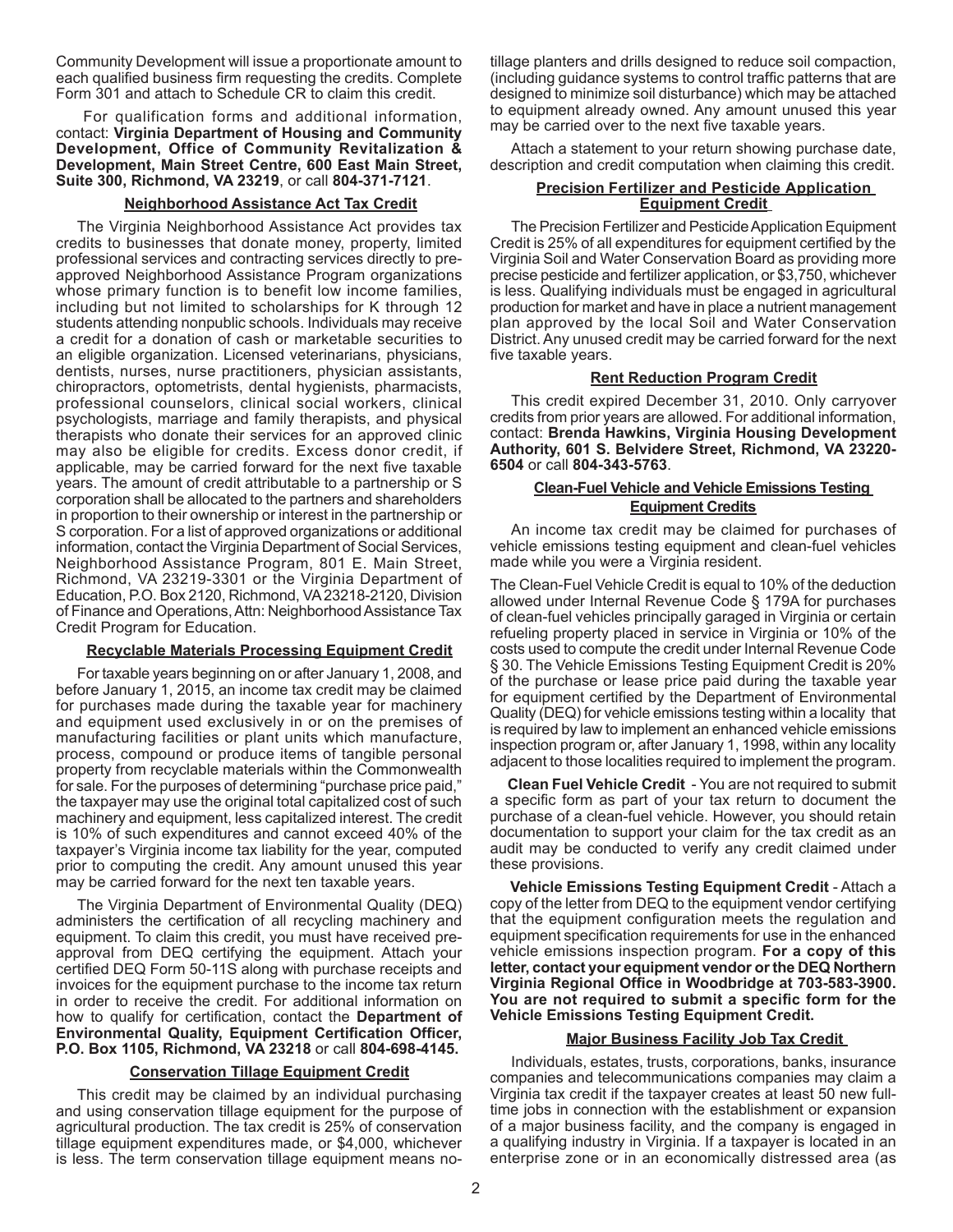defined by the Virginia Department of Economic Development), the threshold is reduced from 50 to 25. Credits will be recaptured proportionately if employment decreases during the five years following the initial credit year.

This nonrefundable credit is equal to \$1,000 per qualifying new job in excess of the 50/25 job threshold in enterprise zones or economically distressed areas. This credit is spread over two years for taxpayers whose credit year begins January 1, 2009 through December 31, 2014. The credit only applies to facilities where an announcement to expand or establish such a facility was made on or after January 1, 1994. The credit must be claimed ratably beginning with the taxable year following the year in which the facility is established or expanded, or the new qualifying jobs are added. Unused credits may be carried forward for the next ten taxable years. A qualified business firm receiving an Enterprise Zone Job Creation Grant under *Va. Code* § 59.1-547 shall not be eligible to receive a Major Business Facility Job Tax Credit for any job used to qualify for the Enterprise Zone Job Creation Grant.

To apply for this credit, complete **Form 304**. All applications must be submitted to the **Department of Taxation, Tax Credit Unit, P.O. Box 715, Richmond, VA 23218-0715** 90 days prior to the due date of your return. A letter will be sent to certify the credit. To claim this credit, complete Section 1, Part 9 of Schedule CR.

# **Foreign Source Retirement Income Tax Credit**

A credit is available to Virginia residents who paid income tax to a foreign country on pension or retirement income derived from past employment in a foreign country provided such income is included in Virginia taxable income for the taxable year. For purposes of computing the credit, the foreign currency must be translated into U.S. dollars using the prevailing exchange rate that most nearly reflects the value of the currency at the time the taxes were actually paid to the foreign country. *If you filed separately in the foreign country, but are filing jointly in Virginia, enter only the Virginia taxable income attributable to the filer whose income was taxed by the foreign country.* For the purposes of this credit, possessions of the U.S. are considered foreign countries. Any foreign country that does not qualify for the federal tax credit (under IRC § 901(j)) does not qualify for this Virginia credit. To claim this credit, complete Schedule CR and attach a copy of the return filed in the foreign country or other proof of tax payment to the foreign country.

# **Historic Rehabilitation Tax Credit**

Individuals, estates, partnerships, trusts or corporations incurring eligible expenses in the rehabilitation of a certified historic structure are entitled to claim a credit against the tax imposed by *Va. Code* §§ 58.1-320, 58.1-360, 58.1-400, 58.1- 1200, 58.1-2500 or 58.1-2620. The credit is equal to 25% of eligible rehabilitation expenses for projects completed in 2000 and thereafter. To qualify, the cost of the rehabilitation must equal at least 50% (25% if the building is an owner occupied residence) of the assessed value of the building for local real estate tax purposes in the year preceding the start of the rehabilitation. Any unused credit may be carried forward for ten years. The rehabilitation work must be certified by the Virginia Department of Historic Resources as consistent with the Secretary of the Interior's Standards for Rehabilitation. Applications for certification may be obtained from the **Virginia Department of Historic Resources, 2801 Kensington Avenue, Richmond, VA 23221, 804-367-2323,** or visit **www. dhr.virginia.gov.** 

# **Day-Care Facility Investment Tax Credit**

A credit is allowed in an amount equal to 25% of the expenditures paid or incurred to establish a day-care facility for the children of employees, not to exceed \$25,000. The total credits approved may not exceed \$100,000 in any fiscal year. To be eligible for the credit: (1) the facility must be operated under a license issued by the Virginia Department of Social Services; (2) the building permit application for the facility must be submitted after July 1, 1996; (3) the facility must be used primarily by the children of the taxpayer's employees; and (4) the Tax Commissioner must approve the credit application prior to claiming the credit. To apply, submit a letter of application that specifies the employer's name, location of the facility and certification of items (1)-(3) above. Send the application to: **Virginia Department of Taxation, Tax Credit Administration Unit, P.O. Box 715, Richmond, VA 23218-0715**. Applications are approved in the order received. Approved applicants will receive an approval form from the department. To claim the credit, complete Section 1, Part 12, of the Schedule CR. This credit is nonrefundable but excess credit may be carried forward for three years.

For additional information contact the **Department of Taxation, Tax Credit Unit, P. O. Box 715, Richmond, VA 23218-0715** or call **804-786-2992**.

# **Low-Income Housing Tax Credit**

The Board of Housing and Community Development stopped approving Low-Income Housing Credits beginning June 30, 2010. Only carryover credits from prior years are allowed. For additional information, contact the **Department of Housing and Community Development** at **804-371- 7117**.

# **Qualified Equity and Subordinated Debt Investments Credit**

Taxpayers making a "qualified investment" in the form of equity or subordinated debt in a "qualified business" may be eligible for this credit. Businesses may apply for designation as a qualified business using **Form QBA**. The qualification is **valid** only for the calendar year of the application. Therefore, the business needs to reapply each year for qualification. To qualify, the business must (1) have annual gross revenues of no more than \$3 million in its most recent fiscal year, (2) have its principal office or facility in the Commonwealth, (3) be engaged in business primarily in or having substantially all of its production in the Commonwealth and (4) have not obtained during its existence more than \$3 million in aggregate gross cash proceeds from the issuance of its equity or debt investments (not including commercial loans from chartered banking or savings and loan institutions).

The credit equals 50% of the qualified business investments made during the taxable year. For the 2010 taxable year, the total amount of credit granted is limited to \$5 million. For the 2011 taxable year, the total amount of credit granted is limited to \$3 million. For taxable years beginning with 2012, the total amount of credit granted is limited to \$4 million. Beginning in 2009, one-half of this amount must be allocated to commercialization investments and the other half is available for all other qualifying investments. If credit applications for either half exceed the allowed amount, the credits for that half will be prorated. If credit applications for either half are less than the allowed amount, the balance will be available for allocation to the other type of credits. The total amount of credit that may be used per taxpayer per taxable year may not exceed \$50,000. The credit is nonrefundable. Unused credits may be carried forward up to 15 years. Equity and debt investments held in connection with a qualified business investment must be held by the investor for at least three full calendar years following the calendar year for which the credit is allocated except in certain instances. If the holding period is not met, the unused credit amount will be forfeited, and an assessment will be issued for the amount used to which shall be added interest, computed at the rate of one percent per month, compounded monthly from the date the tax credits were claimed.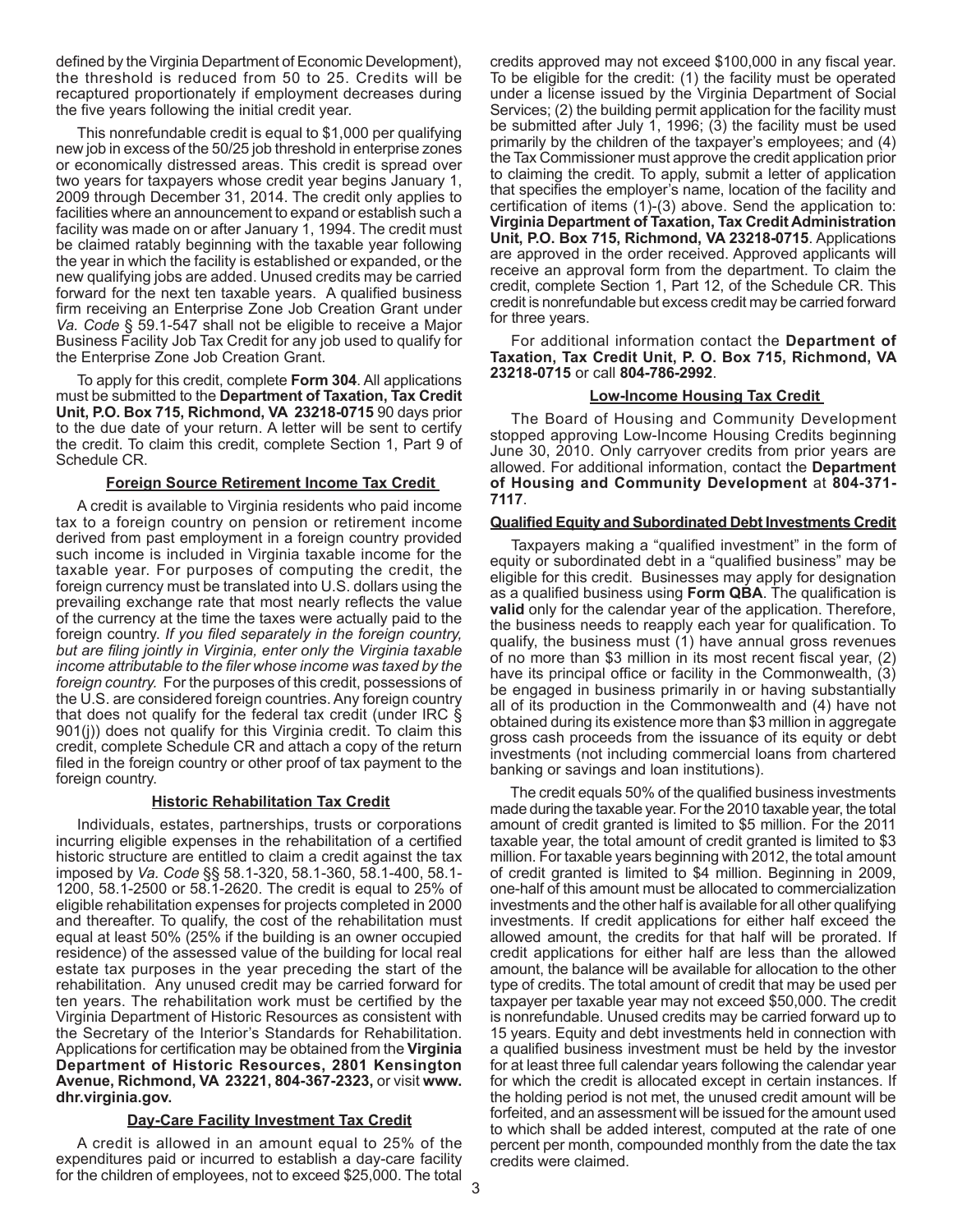Taxpayers cannot receive a grant from the Small Business Investment Grant Fund and claim the Qualified Equity and Subordinated Debt Investments Tax Credit for the same investment.

This credit requires **pre-approval** by the **Department of Taxation.** Investors must apply to the Department by April 1 of the year following the year the investment was made using **Form EDC. Taxpayers filing Form EDC after April 1 will be denied this credit.** All approved investors filing a timely **Form EDC** will be notified of the allowable credit by June 30. Since the tax return of most individuals is due May 1, most investors will need to file a return on extension or amend their original return to claim the credit.

Pass-Through Entities must file **Form PTE** with the Department of Taxation at least 60 days before filing their income tax return. A copy of the certification letter from the Department of Taxation is a required attachment to **Form PTE**.

Visit our website at **www.tax.virginia.gov** to obtain **Form QBA, Form EDC** and **Form PTE.** Information on the application process is also available from the **Virginia Department of Taxation, Tax Credit Unit, P. O. Box 715, Richmond, VA 23218-0715,** or call **804-786-2992.**

# **Worker Retraining Tax Credit**

This credit allows an employer to claim a tax credit for the training costs of providing eligible worker retraining to qualified employees. "Eligible worker retraining" includes noncredit courses that are approved by the Department of Business Assistance and that are provided by any of the Commonwealth's community colleges or a private school. Eligible worker retraining programs also include courses (credit, noncredit) undertaken through an apprenticeship agreement approved by the Virginia Apprenticeship Council. The credit is 30% of all training costs through a community college, or up to \$100 annual credit for each employee if incurred at a private school. Employers must apply for certification of the amount of allowable credit using **Form WRC**, Worker Retraining Tax Credit, by April 1 of the year following the year in which the training expenses were paid or incurred, before claiming the credit on their income tax return. All approved businesses filing a timely **Form WRC** will be notified of their allowable credit by June 30. The maximum Worker Retraining Credits granted to all employers is limited to \$2,500,000 annually. If the total credits approved exceed this amount, each will be prorated. The credit is allowable against individual income tax, fiduciary income tax, corporation income tax and the bank franchise tax. The credit is also allowable against taxes imposed upon insurance companies and utility companies (under *Va. Code* §§ 58.1-2500 et seq. and 58.1-2620 et seq. This credit is nonrefundable, but excess credit may be carried forward for the next three taxable years. To claim this credit, complete Section 1, Part 16 of Schedule CR. For information on pre-approved apprenticeship programs, contact the **Virginia Department of Labor and Industry** at **804-225-4362.** For information on noncredit course approval, contact: **Virginia Department of Business Assistance, P. O. Box 446, Richmond, VA 23218- 0446,** or call **804-371-8120.**

### **Waste Motor Oil Burning Equipment Credit**

A business that operates a business facility in Virginia that accepts waste motor oil from the public is allowed a tax credit equal to 50% of the purchase price paid for equipment during the taxable year, provided that the equipment is used exclusively for burning waste motor oil at the business facility. The total credit allowed to any taxpayer in any taxable year of purchase is limited to \$5,000. Taxpayers successfully applying for equipment certification with the Department of Environmental Quality by filing Form DEQ 50-12 will receive a statement from that agency certifying that the equipment is

used for burning waste motor oil. For additional information concerning equipment qualifying for this credit or to apply for tax credit certification, contact: **Virginia Department of Environmental Quality, Attention: Equipment Certification Officer, P. O. Box 1105, Richmond, VA 23218,** or call **804- 698-4145.**

### **Long-Term Care Insurance Tax Credit**

An individual may claim a credit equal to 15% of the amount paid by the individual during the taxable year in eligible longterm care insurance premiums for long-term care insurance coverage for himself, but the total credits for any policy may not exceed 15% of the amount of premiums paid for the first 12 months of coverage. Any unused credit may be carried forward for the next five taxable years. In order to determine the amount of eligible premiums that may be used as a basis for this credit, the individual must subtract any amount actually included as a deduction on Line 4 of Schedule A of the individual's federal income tax return. In addition, the individual may not claim this credit to the extent the same premiums have been used to claim the Virginia deduction for long-term health care premiums. It may be possible, however, for an individual to claim this credit and the Virginia deduction in the same year. See the example below.

This credit is based on the amount paid during the taxable year, even if the months covered by the policy extend into the following taxable year. For example, if an individual purchased a policy on July 1 and paid for 12 months, he would base his credit on the entire payment, even though only six months of the coverage period would fall in the taxable year in which he claimed the credit. If however, the individual made payments on a monthly basis, he would claim a credit in the current taxable year for six months of premiums and a credit in the second year for the next six months of premiums in order to reach the allowed total of 12 months. In that case, the individual could also claim a deduction in the second year for the six months of premiums that were not used as a basis for the credit. For more information, contact: **Virginia Department of Taxation, Tax Credit Unit, P.O. Box 715, Richmond, VA 23218-0715,**  or call **804-786-2992.**

#### **Biodiesel and Green Diesel Fuels Tax Credit**

Beginning on January 1, 2008, a credit is available for Virginia biodiesel and green diesel fuel producers who produce up to two million gallons of fuel per year. This credit is only available during the first three years of production.

**Form BFC** is used to apply to the Virginia Department of Taxation for a Biodiesel Fuels Credit after the Department of Mines, Minerals, and Energy has certified that you have satisfied all the requirements of *Va. Code* § 58.1-439.12:02.

The amount of the credit is \$0.01 per gallon, not to exceed \$5,000 annually. Any credit not used for the taxable year may be carried over to the next three taxable years. The amount of the credit allowed cannot exceed the tax liability for the tax year the credit is being claimed.

The amount of the credit attributable to a partnership, electing small business corporation (S corporation), or limited liability company must be allocated to the individual partners, shareholders, or members in proportion to their ownership or interest within the business entity using **Form PTE**.

The credit may be transferred to another taxpayer. The transfer of the credit must be completed before the end of a tax year in order to use the credit for that tax year. For more information, contact: **Virginia Department of Taxation, Tax Credit Unit, P.O. Box 715, Richmond, VA 23218-0715,** or call **804-786-2992.**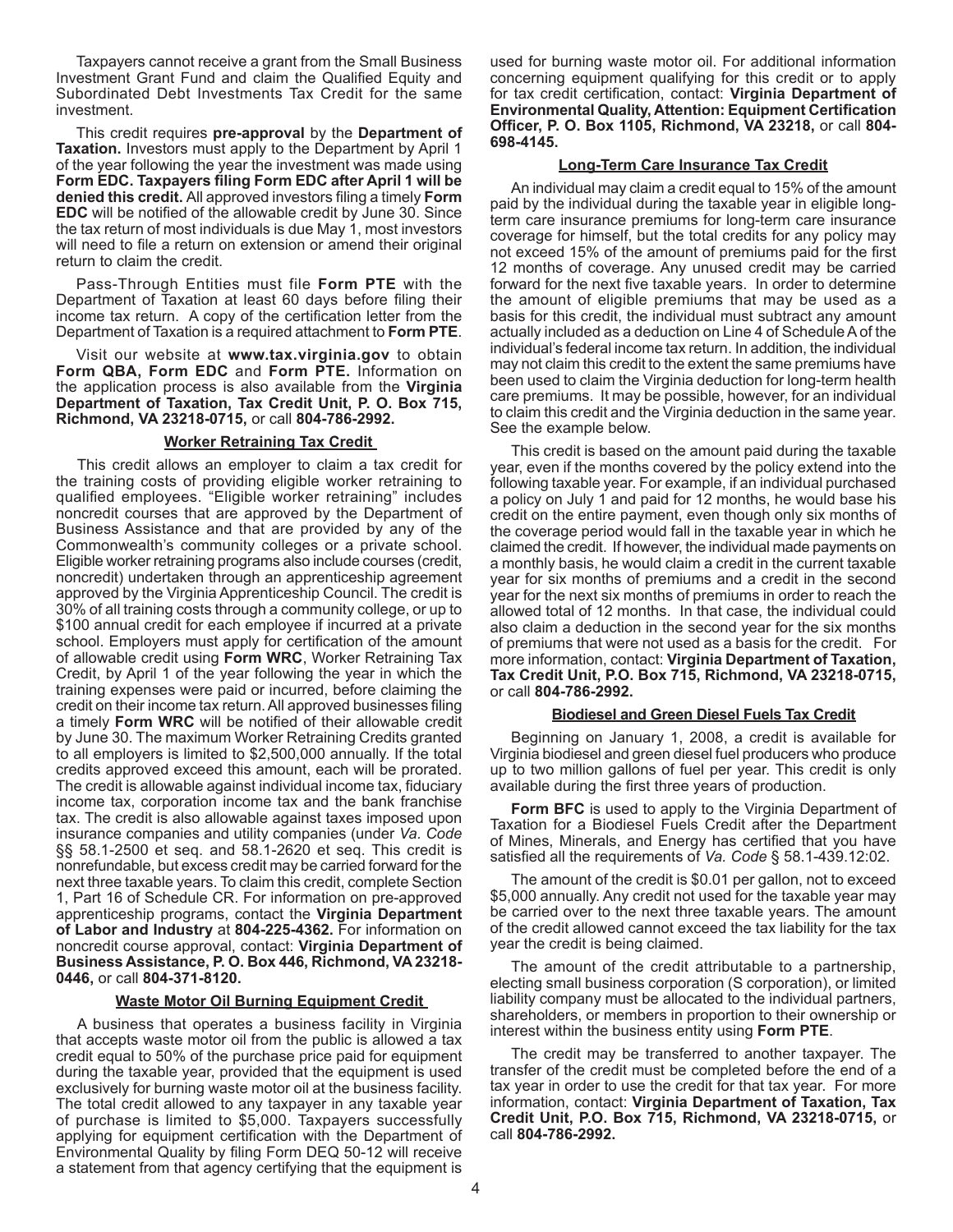### **Livable Home Tax Credit**

Individuals or licensed contractors may be eligible for an income tax credit of up to \$5,000 for the purchase/construction of a new accessible residence or up to 50% of the cost of retrofitting activities on an existing residence not to exceed \$5,000. Any tax credit that exceeds the eligible individual's or licensed contractor's tax liability may be carried forward for up to seven years. If the total amount of tax credits issued under this program exceeds \$1 million in a fiscal year, Virginia Department of Housing and Community Development (DHCD) will prorate the amount of credits among the eligible applicants. Individuals or licensed contractors must obtain preapproval before claiming the credit on their income tax returns. Applications are to be filed with the DHCD by February 28 of the year following the year in which the purchase/construction or retrofitting was completed. Documentation must be submitted with the application. If you are using a carryforward amount from the Home Accessibility Tax Credit/Livable Home Tax Credit, please enter that amount in Section 1, Part 20, Line B. For more information, contact: **Virginia Department of Housing and Community Development, Special Needs Housing, Main Street Centre, 600 East Main Street, Suite 300, Richmond, VA 23219,** or call **804-371-7124.**

### **Riparian Forest Buffer Protection for Waterways Tax Credit**

Individuals, grantor's trusts and corporations may qualify for an income tax credit of 25% of the value of the timber on an area designated as a riparian buffer for a waterway. The credit may not exceed \$17,500 or the total amount of tax, whichever is less. To apply for this credit, file Department of Forestry (DOF) Form 179 with DOF or apply online at **www. dof.virginia.gov**.

A riparian buffer is land adjacent to a waterway on which timber may be harvested. In order to receive the credit, the owner of such land must refrain from harvesting more than 50% of such timber. The buffer must be at least 35 feet wide and no more than 300 feet. There must be a Stewardship Plan and annual certification of compliance for each tract. The buffer must remain in place for at least fifteen years. The land that is the subject of this credit cannot be the subject of this credit again for fifteen years after it was first taken. The credit may be carried over for the succeeding five taxable years. For more information contact: **Virginia Department of Forestry, 900 Natural Resources Dr., Suite 800, Charlottesville, VA 22903,** or call **434-977-6555.** 

### **Land Preservation Tax Credit**

This tax credit is for taxpayers that convey land or interest in land located in Virginia to a public or private agency eligible to hold such land or interests therein for conservation or preservation purposes. The conveyance must be in perpetuity.

Credits granted prior to 2007 are 50% and the credits granted for 2007 and beyond are 40% of the fair market value, as substantiated by a "qualified appraisal" prepared by a "qualified appraiser", as those terms are defined under applicable federal law and regulations governing charitable contributions. The credit limit for a taxpayer has been \$100,000. However, for taxable years 2009, 2010 and 2011 the total amount of credit that may be used per taxpayer per taxable year may not exceed \$50,000 or the tax liability, whichever is less. The credit limit is \$100,000 for the 2012 taxable year and for each taxable year thereafter. For taxpayers affected by the 2009 and 2010 usage limit, an additional 2 year carryforward will be added to the credit. For taxpayers affected by the 2011 usage limit, an additional 3 years carryforward will be added to the credit. Any unused credit not affected by the carryforward will retain the original carryforward periods (5

years for donations originating prior to January 1, 2007 and 10 years for donations originating on or after January 1, 2007).

Any taxpayer holding a Land Preservation Tax Credit that originated on or after January 1, 2002, may transfer unused but otherwise allowable credit for use by another taxpayer on Virginia income tax returns. Transfers and pass-through allocations derived from donations recorded on or after January 1, 2007, are subject to a fee. See Schedule A of Form LPC-1 or Form LPC-2 for further information.

If this credit is taken, then for the next three years taxpayers cannot take a subtraction for the gain on the sale of land or easements dedicated to open-space use. A subtraction is allowed for any gain or income recognized by a taxpayer on the application of a Land Preservation Tax Credit against a Virginia income tax liability to the extent the gain is included in and not otherwise subtracted from federal adjusted gross income. The transfer of the credit and its application against a tax liability shall not create gain or loss for the transferor or the transferee.

Before claiming the credit, complete and file Form LPC-1 and/or Form LPC-2 with the Department of Taxation at least 90 days before filing an annual return. Additionally, applicants filing for tax credits of \$1 million or more must apply to the Department of Conservation and Recreation to receive verification of the conservation value. The Department of Taxation will issue a letter acknowledging the amount of the credit. For assistance contact the **Virginia Department of Taxation, Tax Credit Unit, P. O. Box 715, Richmond, VA 23218-0715,** or call **804-786-2992.**

### **Community of Opportunity Tax Credit**

Community of Opportunity Tax Credit provides Virginia income tax credits to landlords with qualified housing units located in census tracts with poverty rates of less than ten percent in the Richmond Metropolitan Statistical Area who participate in the Housing Choice Voucher program.

The amount of tax credit for an eligible property will be based on ten percent of annual fair market rent for that specific unit and prorated when units are qualified for less than the full tax year. Prorations will be based on full calendar months. A landlord may receive tax credits on one or more units within the same tax year. Credits taken for any one tax year cannot exceed the tax liability for that year. Credits not taken for the year for which they are allocated may be carried forward, but cannot be carried forward for more than five years.

Should eligible applications received by the March 1 deadline exceed the annual appropriation, tax credits will be prorated based on the total amount of qualified requests received and the total amount of credits available. If the annual appropriation for tax credits is not fully allocated based on qualified applications received by the March 1 deadline, the remaining balance will be allocated on a first-come first served basis. Unused balances will not be allocated more than three years after the tax year in which they were first made available.

Credits granted to a partnership, limited liability company, or electing small business corporation (S corporation) shall be allocated to the individual partners, members, or shareholders in proportion to their ownership or interest in such business entity. The landlord must assume responsibility for distributing credits in this manner. No person shall be allowed a tax credit under *Va. Code* § 58.1-339.9 (Rent Reductions Tax Credit) and the Community of Opportunity Tax Credit tax credit for the rental of the same dwelling unit in a taxable year.

For additional information, please contact: **Virginia Department of Housing and Community Development, Main Street Centre, 600 East Main Street, Suite 300, Richmond VA 23219**, or call **804-371-7000**.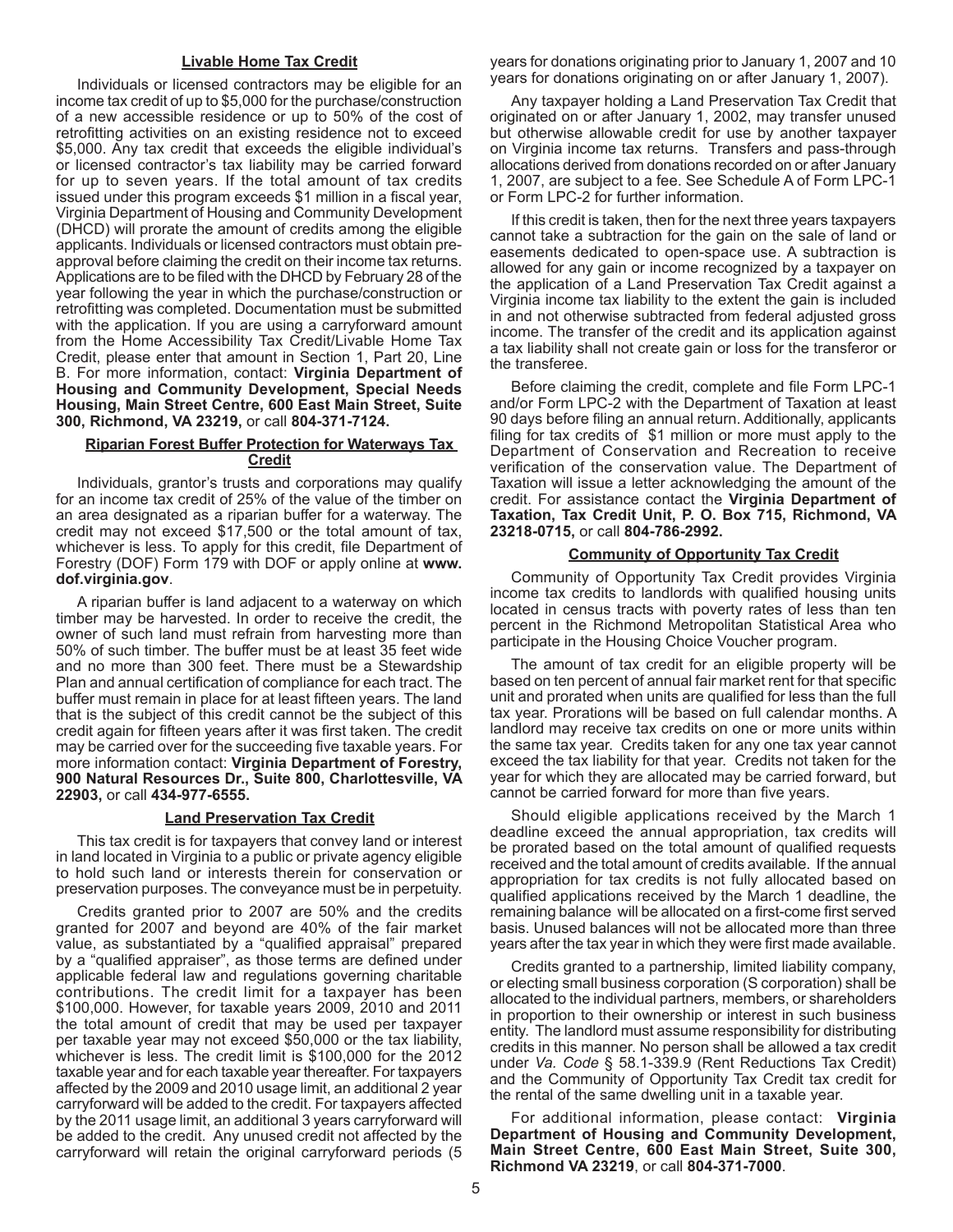### **Green Jobs Creation Credit**

For taxable years beginning on and after January 1, 2010, but before January 1, 2015, a \$500 income tax credit is allowed for the creation of "green" jobs paying an annual salary in excess of \$50,000. Each taxpayer is allowed a credit for up to 350 new green jobs. In order to qualify for the tax credits, the taxpayer must have created the green job and filled it during the taxable year in which the credit is claimed. The credit is allowed for the taxable year in which the job has been filled for at least one year and for each of the four succeeding taxable years provided the job is continuously filled during the respective taxable year. Any unused tax credits may be carried over for 5 taxable years.

To apply for this credit, complete **Form GJC**. All applications must be submitted to the **Department of Taxation, Tax Credit Unit, P. O. Box 715, Richmond, VA 23218-0715**, **90 days prior to the due date of your return.** A letter will be sent to certify the credit. To claim the credit you must complete Section 1, Part 24 of Schedule CR.

For assistance contact the **Department of Taxation, Tax Credit Unit, P. O. Box 715, Richmond, VA 23218-0715** or call **804-786-2992.**

### **Political Contributions Credit**

Establishes a tax credit for individuals who make contributions to candidates for state or local political office equal to 50% of the amount of the contribution, subject to a \$25 limit for individuals and a \$50 limit for married taxpayers filing jointly.

#### **Farm Wineries and Vineyards Tax Credit**

An individual and corporate income tax credit is available for Virginia farm wineries and vineyards in an amount equal to 25% of the cost of all qualified capital expenditures made in connection with the establishment of new Virginia farm wineries and vineyards and capital improvements made to existing Virginia farm wineries and vineyards.

The total amount of tax credits available for a calendar year cannot exceed \$250,000. If applications for this credit exceed \$250,000, the Department of Taxation will allocate the credits on a pro rata basis. Any credit amounts that exceed a taxpayer's liability can be carried forward for ten years. Taxpayers cannot claim both this credit and a federal deduction for the same expenses under IRC § 179.

The business must apply by April 1st using **Form FWV**. Submitting a late application will disqualify you from the credit. All applications must be sent to the **Virginia Department of Taxation, Tax Credit Unit, P.O. Box 715, Richmond, VA 23218- 0715**. This credit requires certification from the Tax Credit Unit to be claimed on your tax return. A letter will be sent to certify the credit.

For assistance contact the **Department of Taxation, Tax Credit Unit, P. O. Box 715, Richmond, VA 23218-0715** or call **804-786-2992.**

### **International Trade Facility Tax Credit**

An income tax credit is allowed for either increasing jobs related to an international trade facility or capital investment in an international trade facility. Taxpayers can elect to claim either credit, but cannot claim both credits in the same taxable year. The amount of the credit is equal to \$3,500 per new qualified full-time employee that results from increased qualified trade activities by the taxpayer or two percent of the amount of capital investment made by the taxpayer to facilitate the increased eligible trade activities.

No more than \$250,000 in tax credits can be issued in any fiscal year. If the amount of tax credits requested exceeds

\$250,000, the credits will be allocated proportionately among all qualified taxpayers. The Virginia Department of Taxation will determine the credit amount for the taxable year and provide a written certification to each taxpayer. The amount of the credit will be limited to fifty percent of the taxpayer's tax liability for the taxable year. Any unused credit amount can be carried forward for ten years.

The business must apply by April 1st using **Form ITF**. Submitting a late application will disqualify you from the credit. All applications must be sent to the **Virginia Department of Taxation, Tax Credit Unit, P.O. Box 715, Richmond, VA 23218- 0715**. This credit requires certification from the Tax Credit Unit to be claimed on your tax return. A letter will be sent to certify the credit. For assistance contact the **Department of Taxation, Tax Credit Unit, P. O. Box 715, Richmond, VA 23218-0715**  or call **804-786-2992.**

### **Port Volume Increase Tax Credit**

An individual and corporate income tax credit is available for taxpayers engaged in the manufacturing of goods or the distribution of manufactured goods that use Virginia maritime port facilities and increase port cargo volume through these facilities.

To qualify for the credit, a taxpayer must generally increase its port cargo volume at Virginia port facilities in a single calendar year by 5% over its base year port cargo volume. Base year port cargo volume is equal to the total amount of net tons of noncontainerized cargo or 20-foot equivalent units (TEUs) of cargo actually transported by way of a waterborne ship or vehicle through a port facility during the 2011 calendar year or the first calendar year in which it meets the requirements of 75 tons of noncontainerized cargo or 10 loaded TEUs. The amount of the credit is generally equal to \$50 for each TEU above the base year port cargo volume. However, a qualifying major facility may apply for a credit equal to \$50 for each TEU transported through a port facility during the major facility's first calendar year.

Any taxpayer claiming this credit must first submit an application to the Virginia Port Authority by March 1 of the calendar year after the taxable year in which the increase in port cargo volume occurs. The maximum amount of tax credits is capped at \$3.2 million for each calendar year. If, on March 15 of each year, the cumulative amount of tax credits requested by qualifying taxpayers for the prior year exceeds \$3.2 million, the credits will be prorated among the qualifying taxpayers who requested the credit. A qualifying taxpayer is generally not permitted to receive more than \$250,000 each calendar year. However, if, on March 15 of each year, the \$3.2 million credit amount is not fully allocated among qualifying taxpayers, those taxpayers who have already been allocated a credit for the prior year are allowed a pro rata share of the remaining credit amount. Any unused tax credits may be carried over for five taxable years.

For more information, contact: **Virginia Port Authority, 600 World Trade Center, Norfolk, VA 23510**, or call **800-446-8098**.

# **Barge and Rail Usage Tax Credit**

An income tax credit is allowed for transporting cargo containers by barge and rail rather than by trucks or other motor vehicles on the Commonwealth's highways. The amount of the credit is \$25 per 20-foot equivalent unit or 16 tons of noncontainerized cargo moved by barge or rail rather than by trucks or other motor vehicles on Virginia's highways. Containers for which this credit is claimed must result from a diversion of shipments from the highways. To receive a credit, an international trade facility is required to apply to the Virginia Department of Taxation. No more than \$1.5 million in tax credits can be issued in any fiscal year. The Department will determine the allowable credit amount for the taxable year and provide a written certification of the credit amount to each taxpayer.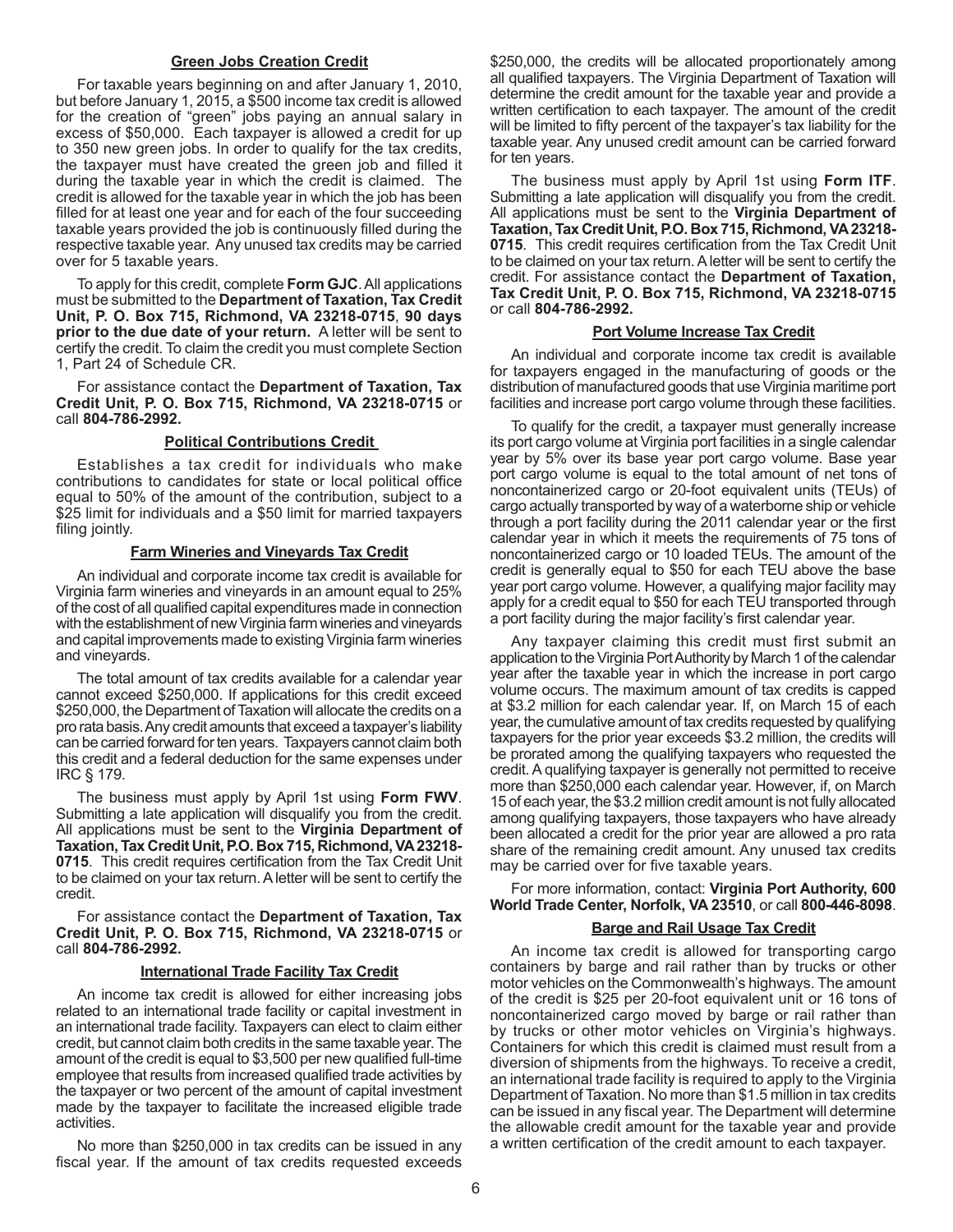The business must apply by April 1st using **Form BRU**. Submitting a late application will disqualify you from the credit. All applications must be sent to the **Virginia Department of Taxation, Tax Credit Unit, P.O. Box 715, Richmond, VA 23218- 0715.** This credit requires certification from the Tax Credit Unit to be claimed on your tax return. A letter will be sent to certify the credit. For assistance contact the **Department of Taxation, Tax Credit Unit, P. O. Box 715, Richmond, VA 23218-0715**  or call **804-786-2992.**

### **Telework Expenses Tax Credit**

The Telework Expenses Tax Credit is an individual and corporate income tax credit for employers who (1) incur eligible telework expenses pursuant to a telework agreement or (2) conduct telework assessments. This credit is equal to the amount of expenses incurred during the January 1, 2012 to January 1, 2017 calendar years and must be for eligible telework expenses incurred during the calendar year that ends during the taxable year. The amount of the credit cannot exceed \$50,000 per year for each employer.

To qualify for a credit for eligible telework expenses incurred pursuant to a telework agreement, the employer must enter into a signed telework agreement with the teleworking employee on or after July 1, 2012, but before January 1, 2017. This telework agreement must be in accordance with policies set by the Department of Rail and Public Transportation (DRPT). Such policies are available on the Telework!VA website at **www.teleworkva.org**. The maximum amount of expenses that can be used in determining the amount of this portion of the credit is \$1,200 per employee.

The portion of the credit for telework assessment expenses is equal to the costs of preparing an assessment, not to exceed \$20,000. This portion of the credit can only be claimed once by an employer.

Taxpayers may claim this credit for taxable years beginning on or after January 1, 2012, but before January 1, 2017. The aggregate amount of tax credits that will be issued is capped at \$1 million annually. If credit applications exceed the \$1 million cap, credits will be allocated on a pro rata basis.

The amount of credit claimed cannot exceed the tax liability of the taxpayer. There is no carryforward of any unused credit. Accordingly, even if a taxpayer is granted a credit amount, he must have sufficient tax liability in order to claim the full credit amount. If the amount of credit granted exceeds the taxpayer's tax liability, he may only claim the credit up to the amount of his tax liability for the taxable year. To be eligible for this credit, the employer is not allowed to deduct the qualified expenses in any taxable year. If these expenses are deducted for federal purposes, they will need to be included as an addition on the Virginia return. Taxpayers are not eligible for this tax credit if any other income tax credit is claimed for the same expenses.

To qualify for the credit, the employer cannot claim another Virginia income tax credit on the jobs, wages or other expenses for the same employee.

Taxpayers are required to apply to the Department of Taxation to reserve a portion of the credit. The reservation application must be filed between September 1 and October 31 of the year preceding the taxable year for which the tax credit is earned. The Department of Taxation will provide tentative approval by December 31. If the applications for the credit exceed the cap, the credits will be allocated to taxpayers on a pro rata basis. To be eligible to claim the credit a Telework Expenses Tax Credit Confirmation Application, must be filed by April 1 of the year following the calendar year that the eligible expenses were incurred.

Information on the application process is available from the **Virginia Department of Taxation, Tax Credit Unit, P. O. Box 715, Richmond, VA 23218-0715,** or call **804-786-2992.**

### **Coalfield Employment Enhancement Tax Credit**

For taxable years beginning on or after January 1, 1996, but before January 1, 2017, a tax credit may be earned by individuals, estates, trusts and corporations who have an economic ownership interest in coal mined in Virginia. Credits may be claimed for taxable years beginning on or after January 1, 1999. Compute the allowable credit on **Form 306** and report it on Schedule CR for the tax year in which the credit is claimed and/or earned.

# **Virginia Coal Employment and Production Incentive Tax Credit**

This credit may be allocated between a qualifying electricity generator and qualifying person with an economic interest in coal. The allocation of this credit may not exceed \$3 per ton. All credits earned on or after January 1, 2006, or prior to July 1, 2016, which are allocated to persons with an economic interest in coal may be redeemed by the Tax Commissioner if the credits exceed the taxpayer's state tax liability for the applicable taxable year. You must complete the **Form 306, Form 306T** and its attachments to claim this credit.

# **Motion Picture Production Tax Credit**

Qualifying motion picture production companies are eligible to receive a series of refundable individual and corporate income tax credits in the aggregate amount of \$2.5 million for the 2010-2012 biennium and \$5 million for any biennium thereafter.

*Base-Income Tax Credit:* The base credit available is 15% of all qualifying expenses (including wages), with a bonus of 5% if the production is filmed in an economically distressed area of the Commonwealth, making the total base credit available up to 20% of qualifying expenses.

*Additional Virginia Resident Credit:* The production company is allowed an additional credit of 10 to 20% of the total aggregate payroll for Virginia residents employed in connection with the motion picture production. For companies that spend at least \$250,000 in total production costs in the Commonwealth, but not more than \$1 million, the credit will equal 10% of the total Virginia resident aggregate payroll. For companies that spend over \$1 million in total production costs in the Commonwealth, the credit will equal 20% of the total aggregate Virginia resident payroll.

*Additional Virginia Resident First-Time Industry Employee Credit:* In addition to the above outlined credits, companies may claim a credit of 10% of their total aggregate payroll for Virginia residents who are employed as first time actors or first time members of a production crew in connection with a production in Virginia.

The aggregate amount of all motion picture credits to be issued is capped at \$2.5 million for the 2010-2012 biennium and \$5 million in each biennium thereafter. To qualify for this credit, production companies must submit an initial application to the Virginia Film Office ("VFO") at least 30 days prior to production and must enter into a Memorandum of Understanding. After production is complete, the production company must submit documentation to the VFO and will be issued a certification letter. A taxpayer may only claim this credit after receiving the certification letter from the VFO. For more information, contact: **Virginia Film Office, 901 East Byrd Street, Richmond, VA 23219-4048**, or call **800-854-6233**.

Credits available through the Virginia Motion Picture Production Tax Credit are offered in addition to other Virginia production incentives. For additional information regarding all available funding assistance for Virginia productions, please refer to the Virginia Film Office's website (**http://FilmVirginia.org**).